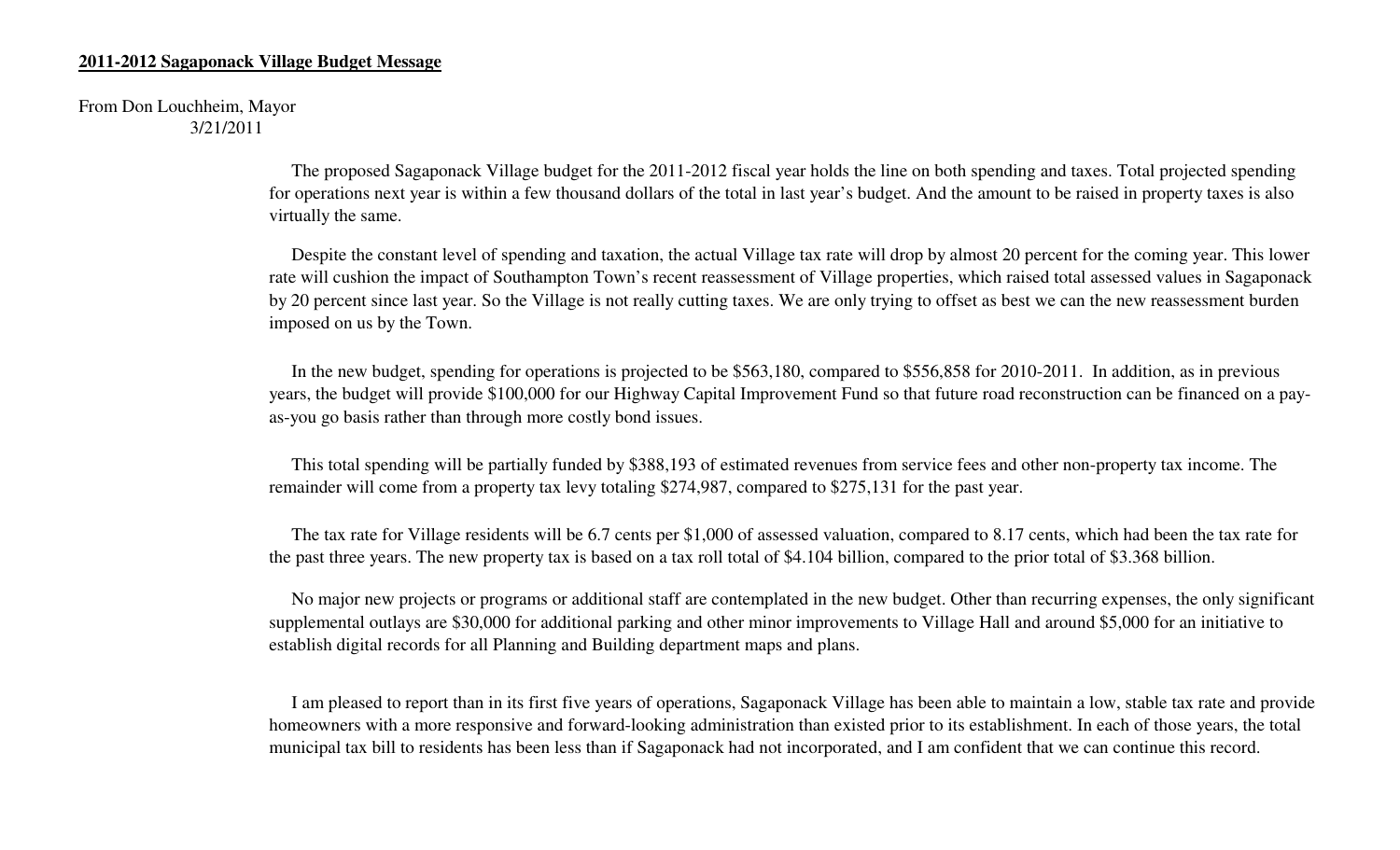#### BUDGET SUMMARYFISCAL YEAR JUNE 1, 2011 - MAY 31, 2012

| Appropriations:                                  | General Fund  |                                       | 2010-11       |  |  |
|--------------------------------------------------|---------------|---------------------------------------|---------------|--|--|
| <b>Estimated Revenues Other than</b><br>Tax Levy | 388,267       |                                       | 281,727       |  |  |
| Appropriated Fund Balance                        |               |                                       | 100,000       |  |  |
| Real Property Tax                                | 274,913       |                                       | 275,131       |  |  |
| <b>TOTAL REVENUE</b>                             | 663,180       |                                       | 656,858       |  |  |
| <b>Taxable Value Final</b><br>Assessement Roll   | 4,103,175,191 |                                       | 3,367,577,059 |  |  |
| <b>Tax Rate</b>                                  |               | 0.0670 per 1000 of assessed valuation | 0.0817        |  |  |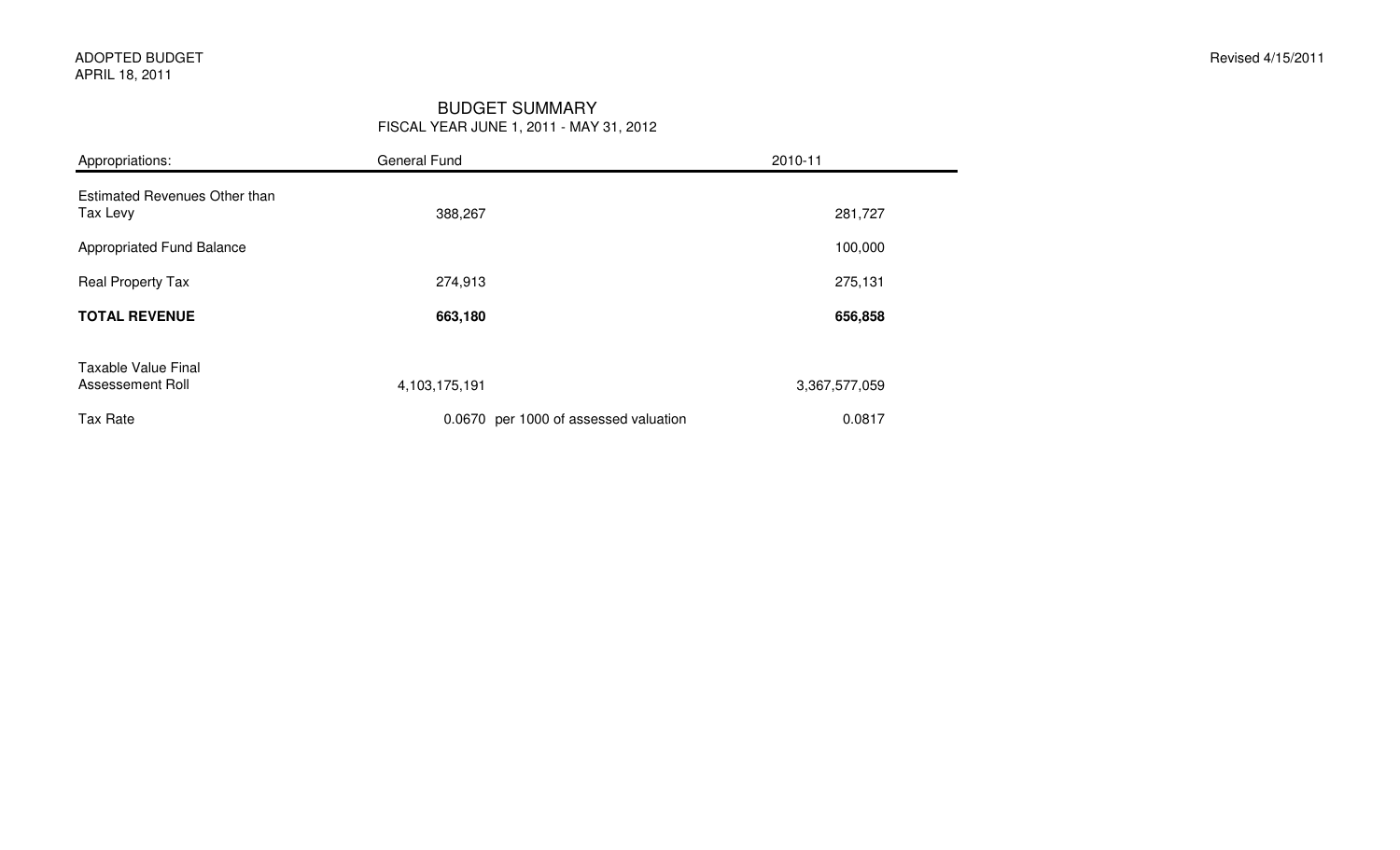## Village of Sagaponack 2011-2012 Revenue StatusGeneral Fund - A

|                                                    |                |                           |                         |                         |               |                         |                         |                | <b>ACTUAL</b><br>TO DATE |                  |                | <b>INCREASE/</b><br><b>DECREASE</b> |
|----------------------------------------------------|----------------|---------------------------|-------------------------|-------------------------|---------------|-------------------------|-------------------------|----------------|--------------------------|------------------|----------------|-------------------------------------|
|                                                    | <b>ACCOUNT</b> | <b>BUDGET</b>             | <b>ACTUAL</b>           | <b>BUDGET</b>           | <b>ACTUAL</b> | <b>BUDGET</b>           | <b>ACTUAL</b>           | <b>BUDGET</b>  | 2010-11                  | <b>PROJECTED</b> | <b>BUDGET</b>  | 10-11 Budget                        |
| <b>ACCOUNT NAME</b>                                | CODE           | 07-08                     | 07-08                   | 08-09                   | 08-09         | $09-10$                 | $09-10$                 | $10 - 11$      | 3/4/11                   | FOR 2010-11      | $2011 - 12$    | vs<br>11-12 Budget                  |
| <b>Real Property Taxes</b>                         |                |                           |                         |                         |               |                         |                         |                |                          |                  |                |                                     |
| <b>Real Property Tax</b>                           | A1001          | 243,239                   | 243,674                 | 250,606                 | 251,124       | 268,945                 | 265,372                 | 275,131        | 272,753                  | 272,753          | 274,913        | $-218$                              |
| Interest & Penalties                               | A1090          | 0                         | 1,904                   | 0                       | 3,520         | $\Omega$                | 2,626                   | $\Omega$       | 3,191                    | 3,191            | $\Omega$       | $\Omega$                            |
| <b>Total Real Property Tax</b>                     |                | 243,239                   | 245,577                 | 250,606                 | 254,643       | 268,945                 | 267,998                 | 275,131        | 275,944                  | 275,944          | 274,913        | $-218$                              |
| <b>Non-Property Tax</b>                            |                |                           |                         |                         |               |                         |                         |                |                          |                  |                |                                     |
| Payment in Lieu of Taxes                           | A1005          | 0                         | 0                       | 0                       | 0             | $\mathbf 0$             | 448                     |                | 510                      | 510              | 510            | 510                                 |
| <b>Franchise Fees</b>                              | A1130          | 20,000                    | $\mathbf 0$             | 4,000                   | 7,127         | 16,000                  | 29,746                  | 25,000         | 32,351                   | 32,351           | 30,000         | 5,000                               |
| <b>Total Non-Property Tax</b>                      |                | $\overline{**}$<br>20,000 | $\overline{\mathbf{0}}$ | 4,000                   | 7,127         | 16,000                  | 30,194                  | 25,000         | 32,861                   | 32,861           | 30,510         | 5,510                               |
| <b>Departmental Income</b><br><b>Clerks Office</b> |                |                           |                         |                         |               |                         |                         |                |                          |                  |                |                                     |
| Charges for Tax advertising                        | A1235          | 0                         | $\mathbf 0$             | 0                       | 0             | 0                       | $\mathbf 0$             |                | $\mathbf 0$              |                  | $\overline{0}$ | 0                                   |
| <b>Clerks Fees</b>                                 | A1255          |                           | 631                     | 100                     | 2,061         | 200                     | 303                     | 200            | 463                      | 563              | 300            | 100                                 |
| <b>Vital Statistics Fees</b>                       | A1603          | 0                         | 150                     | 167                     | 360           | 150                     | 320                     | 150            | $\mathbf 0$              |                  | 100            | $-50$                               |
| <b>Other Permits</b>                               | A2590          | 3,000                     | 2,000                   | 3,000                   | 2,139         | 3,000                   | 9,150                   | 3,000          | 9,800                    | 10,200           | 6,000          | 3,000                               |
| <b>Total Clerks Office Income</b>                  |                | 3,000                     | 2,781                   | 3,267                   | 4,560         | 3,350                   | 9,773                   | 3,350          | 10,263                   | 10,763           | 6,400          | 3,050                               |
| <b>Land Management Dept</b>                        |                |                           |                         |                         |               |                         |                         |                |                          |                  |                |                                     |
| <b>Zoning Fees</b>                                 | A2110          | 3,000                     | 3,200                   | 4,000                   | 4,350         | 4,000                   | 4,000                   | 3,500          | 7,400                    | 8,000            | 5,000          | 1,500                               |
| <b>Planning Fees</b>                               | A2115          | 3,000                     | 14,862                  | 12,000                  | 56,803        | 12,000                  | 38,963                  | 12,000         | 41,831                   | 42,831           | 10,000         | $-2,000$                            |
| <b>Building Permits</b>                            | A2555          | 30,000                    | 74,584                  | 40,000                  | 131,681       | 50,000                  | 248,111                 | 93,500         | 216,717                  | 251,717          | 150,074        | 56,574                              |
| <b>Total Land Mgnt Income</b>                      |                | 36,000                    | 92,646                  | 56,000                  | 192,834       | 66,000                  | 291,075                 | 109,000        | 265,947                  | 302,548          | 165,074        | 56,074                              |
| <b>Total Departmental Income</b>                   |                | 39,000                    | 95,427                  | 59,267                  | 197,393       | 69,350                  | 300,848                 | 112,350        | 276,210                  | 313,311          | 171,474        | 59,124                              |
| <b>Use of Money and Property</b>                   |                |                           |                         |                         |               |                         |                         |                |                          |                  |                |                                     |
| <b>Interest Earnings</b>                           | A2401.00       | 0                         | 16,018.83               | 5,000.00                | 31,340.38     | 3,000.00                | 3,592.55                | 2,000.00       | 2,119.01                 | 2,519.01         | 2,500          | 500                                 |
| <b>Total Use of Money and Property</b>             |                | $***$<br>$\mathbf 0$      | 16,018.83               | 5,000.00                | 31,340.38     | 3,000.00                | 3,592.55                | 2,000.00       | 2,119.01                 | 2,519.01         | 2,500          | 500                                 |
| <b>Licenses and Permits</b>                        |                |                           |                         |                         |               |                         |                         |                |                          |                  |                |                                     |
| <b>Licenses &amp; Permits</b>                      | A2501.00       | 0                         | $\mathbf 0$             | 0                       | 500           | $\mathbf 0$             | $\pmb{0}$               | $\overline{0}$ | 1,800                    | 1525             | 500            | 500                                 |
| <b>Total Licenses and Permits</b>                  |                | $\overline{\mathbf{0}}$   | $\overline{\mathbf{0}}$ | $\overline{\mathbf{0}}$ | 500           | $\overline{\mathbf{0}}$ | $\overline{\mathbf{0}}$ | $\mathbf{0}$   | 1,800                    | 1525             | 500            | 500                                 |
| <b>Miscellaneous Income</b>                        |                |                           |                         |                         |               |                         |                         |                |                          |                  |                |                                     |
| Refund from prior year                             | A2701          | 0                         | $\mathbf 0$             | 0                       | 0             | $\boldsymbol{0}$        | 0                       |                | 0                        |                  | $\Omega$       | 0                                   |
| <b>Other Unclassified</b>                          | A2770          | 0                         | $\mathbf 0$             | 4,000                   | 17,176        | $\pmb{0}$               | 44,372                  |                | 814                      | 814              | $\Omega$       | $\Omega$                            |
| <b>Employee Health Contribution</b>                | A2770.1        |                           |                         |                         |               |                         | $\Omega$                | 7,377          | 6,325                    | 8413.24          | 13,283         | 5,906                               |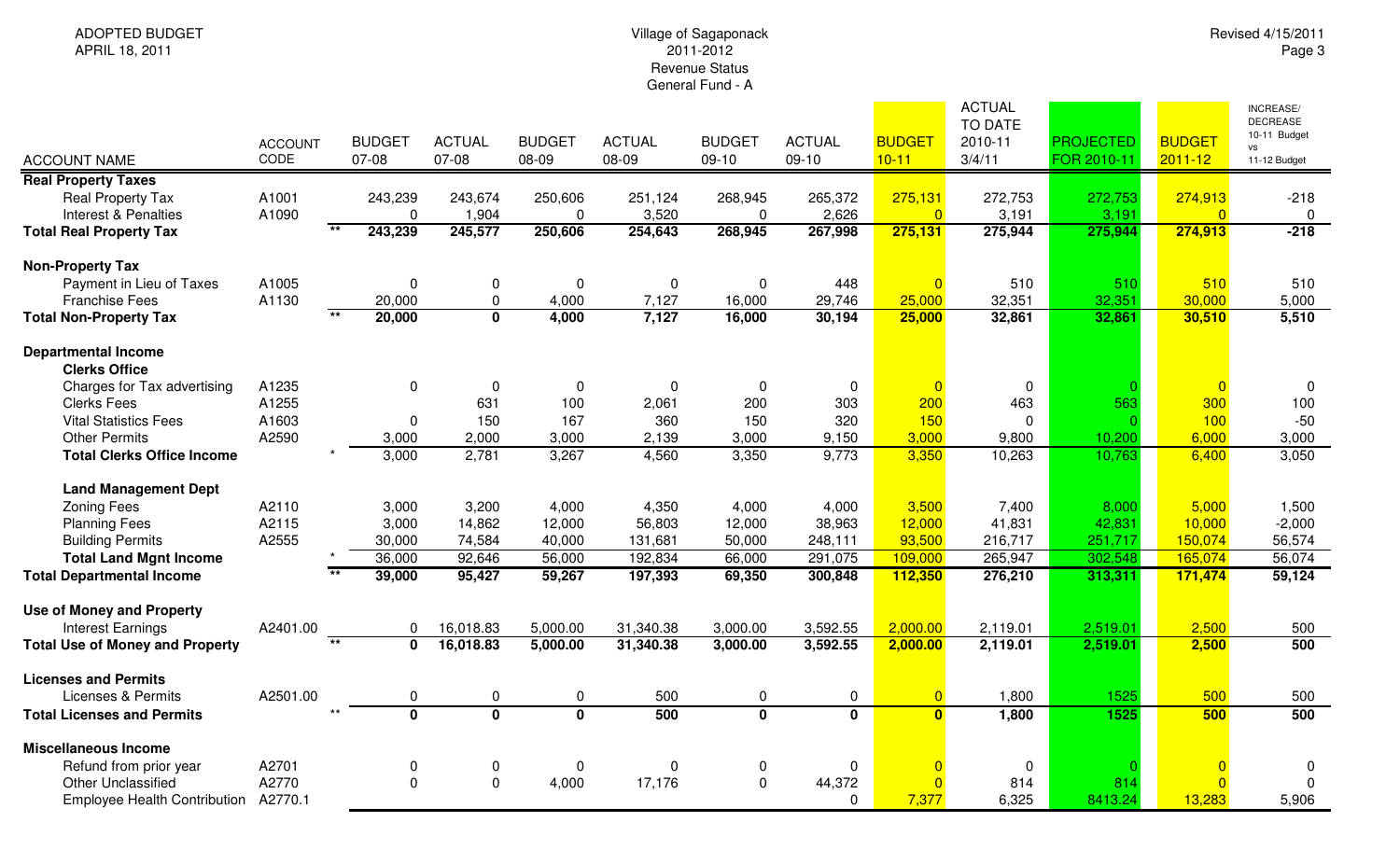# Village of Sagaponack 2011-2012 Revenue StatusGeneral Fund - A

Revised 4/15/2011Page 4

| <b>ACCOUNT NAME</b>                                                                                 | <b>ACCOUNT</b><br>CODE |       | <b>BUDGET</b><br>07-08 | <b>ACTUAL</b><br>$07-08$           | <b>BUDGET</b><br>08-09 | <b>ACTUAL</b><br>08-09         | <b>BUDGET</b><br>09-10         | <b>ACTUAL</b><br>$09-10$ | <b>BUDGET</b><br>$10 - 11$ | <b>ACTUAL</b><br>TO DATE<br>2010-11<br>3/4/11 | <b>PROJECTED</b><br>FOR 2010-11 | <b>BUDGET</b><br>$2011 - 12$ | INCREASE/<br><b>DECREASE</b><br>10-11 Budget<br>vs<br>11-12 Budget |
|-----------------------------------------------------------------------------------------------------|------------------------|-------|------------------------|------------------------------------|------------------------|--------------------------------|--------------------------------|--------------------------|----------------------------|-----------------------------------------------|---------------------------------|------------------------------|--------------------------------------------------------------------|
| <b>Total Miscellaneous Income</b>                                                                   |                        |       |                        |                                    | 4,000                  | 17,176                         |                                | 44,372                   | 7,377                      | 7,139                                         | 9,227                           | 13,283                       | 5,906                                                              |
| <b>State Aid</b><br>State Aid Per Capita<br>Mortgage Tax<br><b>Total State Aid</b>                  | A3001<br>A3005         | $***$ | 200,000<br>200,000     | $\mathbf{0}$<br>477,133<br>477,133 | 230,000<br>230,000     | $\Omega$<br>317,620<br>317,620 | $\Omega$<br>191,500<br>191,500 | 193,084<br>193,084       | 135,000<br>135,000         | 198,768<br>198,768                            | 256,418<br>256,418              | 170,000<br>170,000           | 35,000<br>35,000                                                   |
| <b>Other Financing Sources</b><br>Appropriated Fund Balance<br><b>Total Other Financing Sources</b> | A3999.9                | $***$ | 0                      | 0<br>0                             |                        | $\mathbf{0}$<br>0              | $\Omega$<br>0                  | $\mathbf{0}$             | 100,000<br>100,000         | 100,000<br>100,000                            | 100000<br>100000                | $\mathbf{0}$                 | $-100,000$<br>$-100,000$                                           |
| <b>TOTAL INCOME</b>                                                                                 |                        | ***   | 502,239                | 834,156                            | 552,873                | 825,800                        | 548,795                        | 840,088                  | 656,858                    | 894,841                                       | 991,805                         | 663,180                      | 6,322                                                              |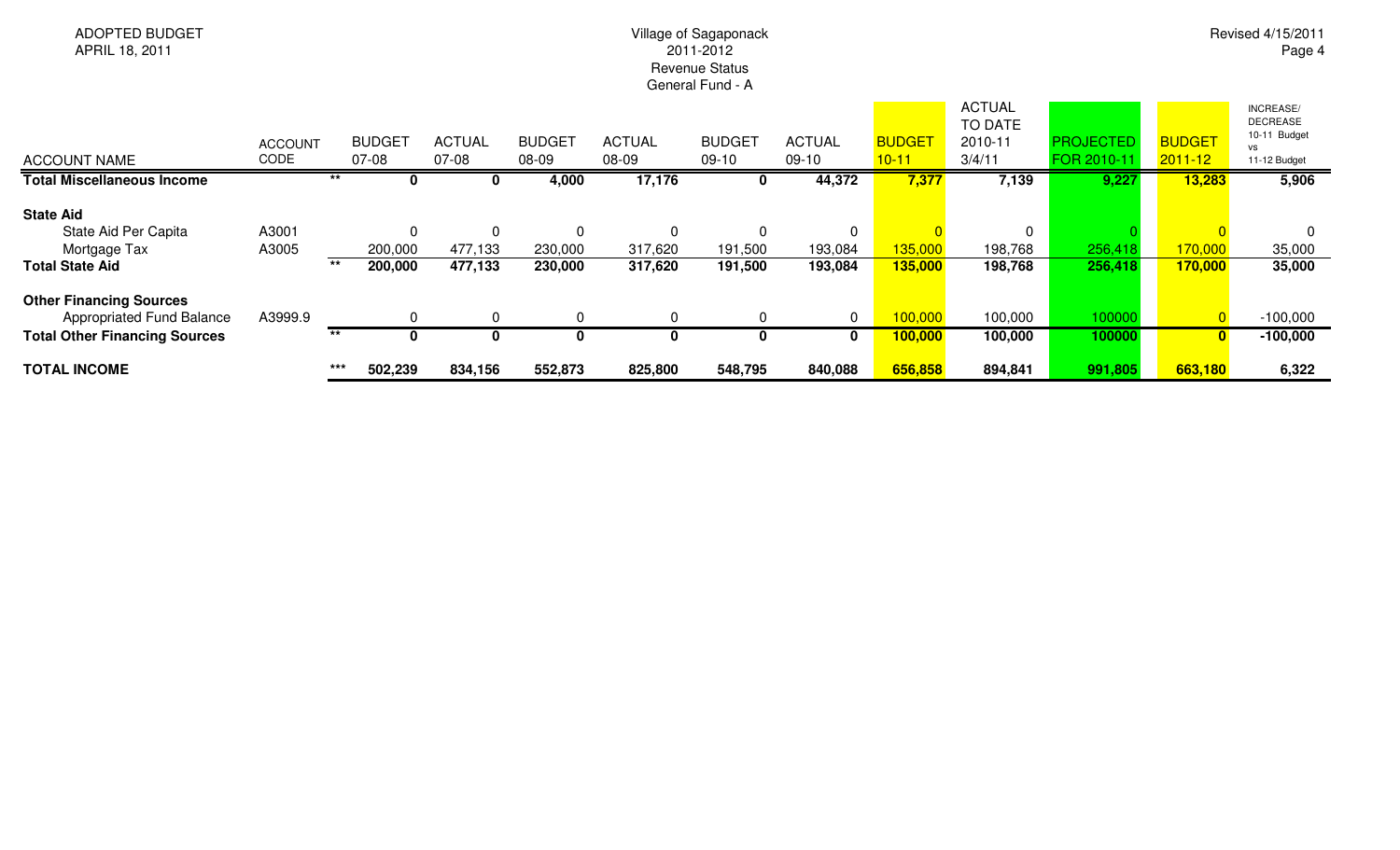| <b>ADOPTED BUDGET</b><br>APRIL 18, 2011                                                                                                                                                        | Village of Sagaponack<br>2011-2012<br><b>Comprehensive Budget Status</b><br>General Fund A |       |                                                     |                                                            |                                                 |                                                                                           |                                                                                     |                                                              |                                                       |                                                        |                             | Revised 4/15/2011<br>Page 5                   |                                                                   |  |  |  |
|------------------------------------------------------------------------------------------------------------------------------------------------------------------------------------------------|--------------------------------------------------------------------------------------------|-------|-----------------------------------------------------|------------------------------------------------------------|-------------------------------------------------|-------------------------------------------------------------------------------------------|-------------------------------------------------------------------------------------|--------------------------------------------------------------|-------------------------------------------------------|--------------------------------------------------------|-----------------------------|-----------------------------------------------|-------------------------------------------------------------------|--|--|--|
| <b>ACCOUNT NAME</b>                                                                                                                                                                            | <b>ACCOUNT</b><br>CODE                                                                     |       | <b>BUDGET</b><br>07-08                              | <b>ACTUAL</b><br>07-08                                     | <b>BUDGET</b><br>08-09                          | <b>ACTUAL</b><br>08-09                                                                    | <b>BUDGET</b><br>09-10                                                              | <b>ACTUAL</b><br>$09-10$                                     | <b>BUDGET</b><br>$10 - 11$                            | <b>ACTUAL</b><br><b>TO DATE</b><br>$10-11 -$<br>3/4/11 | 2010-11<br><b>PROJECTIO</b> | <b>BUDGE</b><br>$2011 - 12$                   | 2011-12<br>budget over<br>2010-11<br>INCREASE/<br>DECREASE        |  |  |  |
| <b>Board of Trustees</b>                                                                                                                                                                       |                                                                                            |       |                                                     |                                                            |                                                 |                                                                                           |                                                                                     |                                                              |                                                       |                                                        |                             |                                               |                                                                   |  |  |  |
| <b>Board of Trustees</b><br>LEGISLATIVE CONTRACTUAL<br><b>SUPPLIES</b><br>LEGISLATIVE CODIFICATION<br>CONFERENCES/TRAINING<br><b>Total Board of Trustees</b><br><b>Total Board of Trustees</b> | A1010.40<br>A1010.43<br>A1010.44<br>A1010.411                                              | $***$ | 0<br>$\Omega$<br>9,492<br>1,000<br>10,492<br>10,492 | 1,600<br>$\Omega$<br>8,661<br>$\Omega$<br>10,261<br>10,261 | $\Omega$<br>$\Omega$<br>1,000<br>1,000<br>1,000 | 0<br>$\mathbf 0$<br>$\mathbf 0$<br>$\mathbf{0}$<br>$\mathbf 0$<br>$\overline{\mathbf{0}}$ | 0<br>$\Omega$<br>$\mathbf{0}$<br>$\Omega$<br>$\mathbf 0$<br>$\overline{\mathbf{0}}$ | $\mathbf 0$<br>$\mathbf{0}$<br>$\Omega$<br>102<br>102<br>102 | $\Omega$<br>$\overline{0}$<br>$\overline{\mathbf{0}}$ | 0<br>0<br>0<br>0<br>$\mathbf{0}$<br>$\mathbf 0$        | $\mathbf{0}$                | $\overline{0}$<br>$\overline{0}$<br>$\bullet$ | $\Omega$<br>$\Omega$<br>0<br>$\pmb{0}$<br>$\overline{\mathbf{0}}$ |  |  |  |
| <b>Executive</b>                                                                                                                                                                               |                                                                                            |       |                                                     |                                                            |                                                 |                                                                                           |                                                                                     |                                                              |                                                       |                                                        |                             |                                               |                                                                   |  |  |  |
| Mayor                                                                                                                                                                                          |                                                                                            |       |                                                     |                                                            |                                                 |                                                                                           |                                                                                     |                                                              |                                                       |                                                        |                             |                                               |                                                                   |  |  |  |
| <b>CONTRACTUAL &amp; MISC</b>                                                                                                                                                                  | A1210.40                                                                                   |       | $\mathbf 0$                                         | $\mathbf 0$                                                | $\mathbf 0$                                     | $\mathbf 0$                                                                               | 0                                                                                   | $\mathbf 0$                                                  |                                                       | 0                                                      |                             | $\overline{0}$                                | 0                                                                 |  |  |  |
| <b>OTHER EXPENSES</b>                                                                                                                                                                          | A1210.41                                                                                   |       |                                                     |                                                            |                                                 |                                                                                           | 0                                                                                   | 1,120<br>$\Omega$                                            |                                                       | 0                                                      |                             |                                               | 0                                                                 |  |  |  |
| CONFERENCES/TRAINING<br><b>Total Executive</b>                                                                                                                                                 | A1210.411                                                                                  | $***$ | 0<br>$\overline{\mathbf{0}}$                        | $\mathbf 0$<br>$\overline{\mathbf{0}}$                     | 0<br>$\overline{\mathbf{0}}$                    | 0<br>$\overline{\mathbf{0}}$                                                              | 0<br>$\overline{\mathbf{0}}$                                                        | 1,120                                                        | $\overline{\mathbf{0}}$                               | 0<br>$\mathbf 0$                                       | $\mathbf{0}$                | $\overline{0}$<br>$\overline{\mathbf{0}}$     | 0<br>$\mathbf 0$                                                  |  |  |  |
|                                                                                                                                                                                                |                                                                                            |       |                                                     |                                                            |                                                 |                                                                                           |                                                                                     |                                                              |                                                       |                                                        |                             |                                               |                                                                   |  |  |  |
| <b>Finance</b><br>Auditing                                                                                                                                                                     |                                                                                            |       |                                                     |                                                            |                                                 |                                                                                           |                                                                                     |                                                              |                                                       |                                                        |                             |                                               |                                                                   |  |  |  |
| <b>AUDITOR</b><br>Finance                                                                                                                                                                      | A1320.40                                                                                   |       | 3,750                                               | 3,250                                                      | 4,000                                           | 4,950                                                                                     | 4,000                                                                               | 4,950                                                        | 4,950                                                 | $\mathbf 0$                                            | 4,950                       | 5,000                                         | 50<br>0                                                           |  |  |  |
| CONTRACTUAL<br>BOND ISSUE & NOTE EXPENSE                                                                                                                                                       | A1325.40<br>A1325.42                                                                       |       | 0<br>$\mathbf 0$                                    | $\boldsymbol{0}$<br>$\pmb{0}$                              | 0<br>$\pmb{0}$                                  | 0<br>$\mathbf 0$                                                                          | 0<br>37,000                                                                         | 0<br>21,555                                                  | $\Omega$                                              | 0<br>$\mathbf 0$                                       |                             | $\overline{0}$                                | 0<br>$\Omega$                                                     |  |  |  |

| FINANCE ASSESSOR/DATA PROCESS A1355.40 |          | 4,000  | 3,697  | 4,000   | 3,697  | 7,000  | 12,486  | 7,000   | 0      | 00 <sub>1</sub> | 8,000  | 1,000     |
|----------------------------------------|----------|--------|--------|---------|--------|--------|---------|---------|--------|-----------------|--------|-----------|
| <b>Total Finance</b>                   |          | 7,750  | 6,947  | 8,000   | 8,647  | 48,000 | 38,991  | 11,950  |        | 1,950           | 13,000 | 1,050     |
| <b>Total Finance</b>                   |          | 7,750  | 6,947  | 8,000   | 8,647  | 48,000 | 38,991  | 11,950  | 0      | 1,950           | 13,000 | 1,050     |
| <b>Staff</b>                           |          |        |        |         |        |        |         |         |        |                 |        |           |
| Clerk                                  |          |        |        |         |        |        |         |         |        |                 |        |           |
| PERSONAL SERVICES                      | A1410.10 | 61,441 | 62,055 | 100,000 | 95,350 | 100000 | 101,775 | 110,560 | 71,125 | 92,463          | 94,860 | $-15,700$ |
| CONTRACTUAL                            | A1410.11 | 0      | 2,186  | 300     | 809    |        | 1,305   |         | ,550   | .,850           | 2,000  | 2,000     |
| <b>EQUIPMENT</b>                       | A1410.20 | 3,500  | 4,353  | 3,500   | 3,344  | 3500   | 2,011   | 3,000   | 832    | 2,000           | 2,000  | $-1,000$  |
| <b>TELEPHONE</b>                       | A1410.41 | 678, ا | 1,979  | 2,040   | 991, ا | 2000   | 1,182   | 1,500   | ,093   | 1,482           | ,500   | 0         |
| POSTAGE                                | A1410.42 | 3,000  | 993    | 2,000   | 645    | 1000   | 553     | 800     | 957    | 1,107           | 1,200  | 400       |
| <b>COPIER</b>                          | A1410.43 | 2,760  | 721    | 2,500   | 403    | 4840   | 3,840   | 3,500   | 35     | 1,000           | 2,000  | $-1,500$  |
| PETTY CASH                             | A1410.44 |        |        |         |        |        | 525     | 450     | 525    | 600             | 550    | 100       |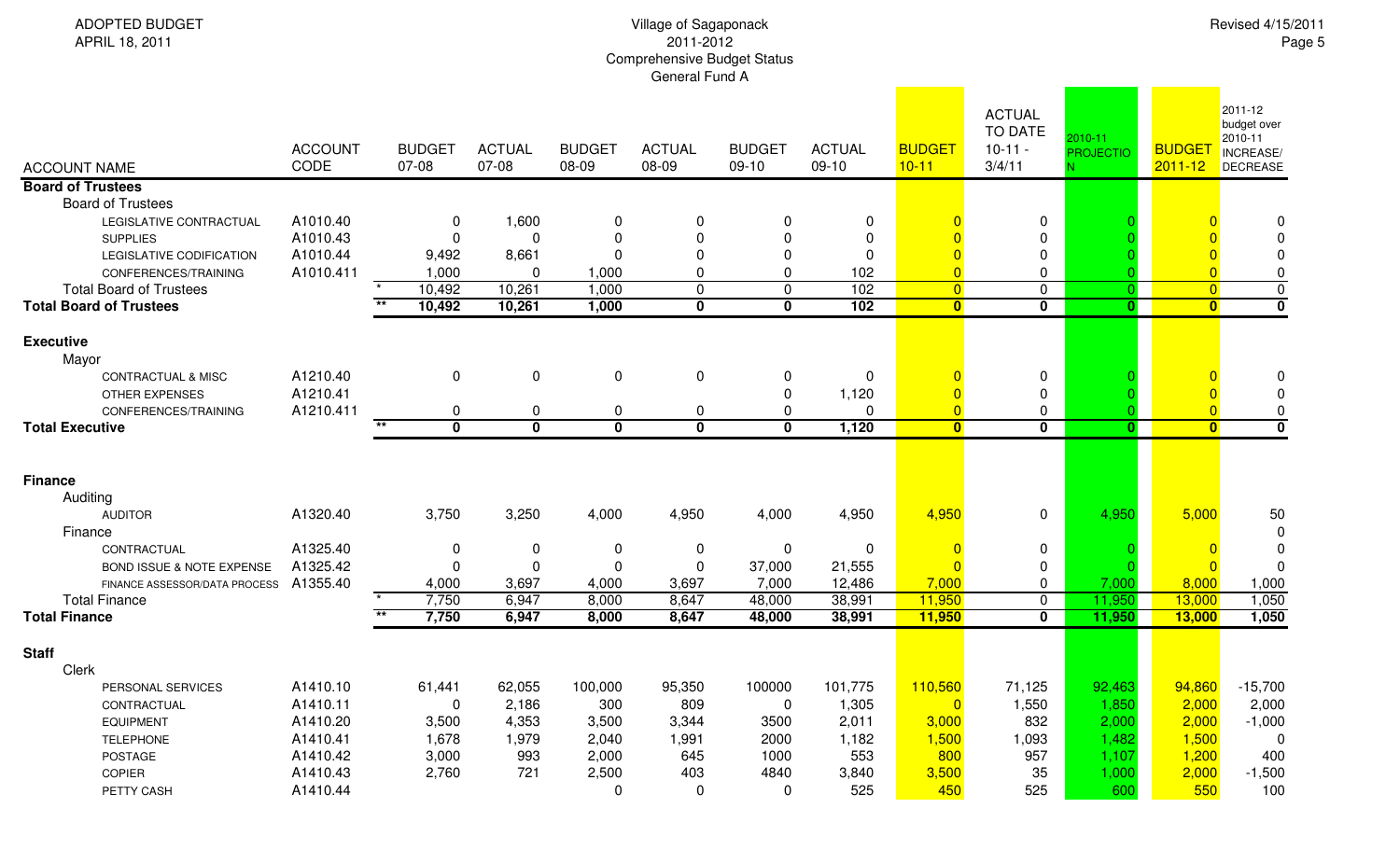| Revised 4/15/2011 |  |
|-------------------|--|
| Page 6            |  |

| <b>ACCOUNT NAME</b>                     | <b>ACCOUNT</b><br>CODE | <b>BUDGET</b><br>07-08    | <b>ACTUAL</b><br>07-08 | <b>BUDGET</b><br>08-09 | <b>ACTUAL</b><br>08-09 | <b>BUDGET</b><br>$09-10$ | <b>ACTUAL</b><br>$09-10$ | <b>BUDGET</b><br>$10 - 11$ | <b>ACTUAL</b><br><b>TO DATE</b><br>$10-11 -$<br>3/3/11 | $2010 - 11$<br><b>PROJECTIO</b> | <b>BUDGET</b><br>$2011 - 12$ | 2011-12<br>budget over<br>2010-11<br>INCREASE/<br>DECREASE |
|-----------------------------------------|------------------------|---------------------------|------------------------|------------------------|------------------------|--------------------------|--------------------------|----------------------------|--------------------------------------------------------|---------------------------------|------------------------------|------------------------------------------------------------|
| <b>RECORDS MANAGEMENT</b>               | A1410.45               | $\mathbf 0$               | $\mathbf 0$            | $\overline{0}$         | $\mathbf 0$            | 1000                     | $\mathbf 0$              | 1,000                      | $\mathbf 0$                                            | 1,000                           | 1,000                        | $\overline{0}$                                             |
| OFFICE SUPPLIES                         | A1410.46               | 5,000                     | 3,571                  | 5,500                  | 3,965                  | 3500                     | 3,240                    | 3,000                      | 2,726                                                  | 3,000                           | 3,000                        | $\mathbf 0$                                                |
| <b>WEBSITE</b>                          | A1410.47               | 420                       | 190                    | 423                    | 580                    | 1000                     | 455                      | 600                        | $\Omega$                                               | 600                             | 600                          | $\mathbf 0$                                                |
| CODE BOOKS                              | A1410.48               | $\mathbf{0}$              | 1,450                  | 2,000                  | 3,534                  | 4,500                    | 3,216                    | 4,000                      | 6,307                                                  | 6,600                           | 5,000                        | 1,000                                                      |
| LEGAL ADVERTISING & PRINTING A1410.49   |                        | 7,000                     | 6,479                  | 7,000                  | 1,881                  | 3,000                    | 2,315                    | 3,000                      | 2,255                                                  | 3,000                           | 3,000                        | $\Omega$                                                   |
| CONFERENCES/TRAINING                    | A1410.411              | 2,000                     | $\Omega$               | 2,000                  | 30                     | 2,000                    | 245                      | 1,000                      | $\Omega$                                               | $\Omega$                        | 1,000                        | $\mathbf 0$                                                |
| <b>Total Clerk</b>                      |                        | 86,798                    | 83,979                 | 127,263                | 112,533                | 126,340                  | 120,662                  | 132,410                    | 87,406                                                 | 114,702                         | 117,710                      | $-14,700$                                                  |
| Legal                                   |                        |                           |                        |                        |                        |                          |                          |                            |                                                        |                                 |                              |                                                            |
| <b>COUNSEL RETAINER</b>                 | A1420.41               | $\mathbf 0$               | $\pmb{0}$              | $\pmb{0}$              | 0                      | 0                        | 0                        | $\overline{0}$             | 0                                                      |                                 | $\overline{0}$               | $\mathbf 0$                                                |
| <b>COUNSEL NON-RETAINER</b>             | A1420.42               | 50,000                    | 42,397                 | 50,000                 | 27,038                 | 42,000                   | 28,270                   | 35,000                     | 18,241                                                 | 24,241                          | 30,000                       | $-5,000$                                                   |
| <b>Total Legal</b>                      |                        | 50,000                    | 42,397                 | 50,000                 | 27,038                 | 42,000                   | 28,270                   | 35,000                     | 18,241                                                 | 24,241                          | 30,000                       | $-5,000$                                                   |
| Engineer                                |                        |                           |                        |                        |                        |                          |                          |                            |                                                        |                                 |                              |                                                            |
| CONTRACTUAL                             | A1440.44               | 0                         | 1,050                  | 10,000                 | 2,084                  | 10,000                   | 5,889                    | 13,000                     | 1,438                                                  | 4,500                           | 10,000                       | $-3,000$                                                   |
| <b>Total Engineer</b>                   |                        | $\Omega$                  | 1,050                  | 10,000                 | 2,084                  | 10,000                   | 5,889                    | 13,000                     | 1,438                                                  | 4,500                           | 10,000                       | $-3,000$                                                   |
| Elections                               |                        |                           |                        |                        |                        |                          |                          |                            |                                                        |                                 |                              |                                                            |
| <b>ELECTION SUPPLIES</b>                | A1450.41               | 1,500                     | 249                    | 750                    | 385                    | 400                      | 300                      | 300                        | 248                                                    | 248                             | 300                          | 0                                                          |
| ELECTION CONTRACT EXPENSE A1450.44      |                        | $\mathbf{0}$              | $\Omega$               | $\mathbf 0$            | 300                    | 100                      | 27                       | 100                        | 27                                                     | 27                              | 100                          | $\pmb{0}$                                                  |
| <b>Total Elections</b>                  |                        | 1,500                     | 249                    | 750                    | 685                    | 500                      | 327                      | 400                        | 275                                                    | 275                             | 400                          | $\mathbf 0$                                                |
| <b>Total Staff</b>                      |                        | $***$<br>138,298          | 127,674                | 188,013                | 142,340                | 178,840                  | 155,148                  | 180,810                    | 107,359                                                | 143,718                         | 158,110                      | $-22,700$                                                  |
| <b>Buildings</b><br><b>Village Hall</b> |                        |                           |                        |                        |                        |                          |                          |                            |                                                        |                                 |                              |                                                            |
| <b>RENT</b>                             | A1620.04               | 24,200                    | 24,240                 | 27,000                 | 22,440                 | $\Omega$                 | $\mathbf 0$              | $\Omega$                   | $\Omega$                                               |                                 | $\overline{0}$               | $\mathbf 0$                                                |
| <b>UTILITIES</b>                        | A1620.05               | 2,520                     | 1,131                  | 2,000                  | 3,373                  | 6,000                    | 3,455                    | 5,000                      | 2,522                                                  | 3,363                           | 4,500                        | $-500$                                                     |
| VILLAGE HALL IMPROVEMENTS               | A1620.20               |                           |                        |                        | 41,137                 | $\Omega$                 | $\mathbf 0$              | 50,000                     | 18,275                                                 | 28,275                          | 30,000                       | $-20,000$                                                  |
| <b>MAINTENANCE</b>                      | A1620.40               | 2,840                     | 1,707                  | 2,500                  | 12,439                 | 15,000                   | 8,592                    | 10,000                     | 3,276                                                  | 5,500                           | 9,400                        | $-600$                                                     |
| <b>SUPPLIES &amp; OTHER</b>             | A1620.41               | 300                       | $\mathbf 0$            | 300                    | 3,931                  | 1,000                    | 1,165                    | 1,100                      | 356                                                    | 356                             | 600                          | $-500$                                                     |
| CONTRACTURAL                            | A1620.44               |                           |                        |                        | $\Omega$               | 13,400                   | 3,898                    | 10,000                     | 5,134                                                  | 7,000                           | 9,000                        | $-1,000$                                                   |
| <b>Total Buildings</b>                  |                        | 29,860                    | 27,078                 | 31,800                 | 83,321                 | 35,400                   | 17,111                   | 76,100                     | 29,564                                                 | 44,494                          | 53,500                       | $-22,600$                                                  |
| <b>Total Buildings</b>                  |                        | $\overline{**}$<br>29,860 | 27,078                 | 31,800                 | 83,321                 | 35,400                   | 17,111                   | 76,100                     | 29,564                                                 | 44,494                          | 53,500                       | $-22,600$                                                  |
|                                         |                        |                           |                        |                        |                        |                          |                          |                            |                                                        |                                 |                              |                                                            |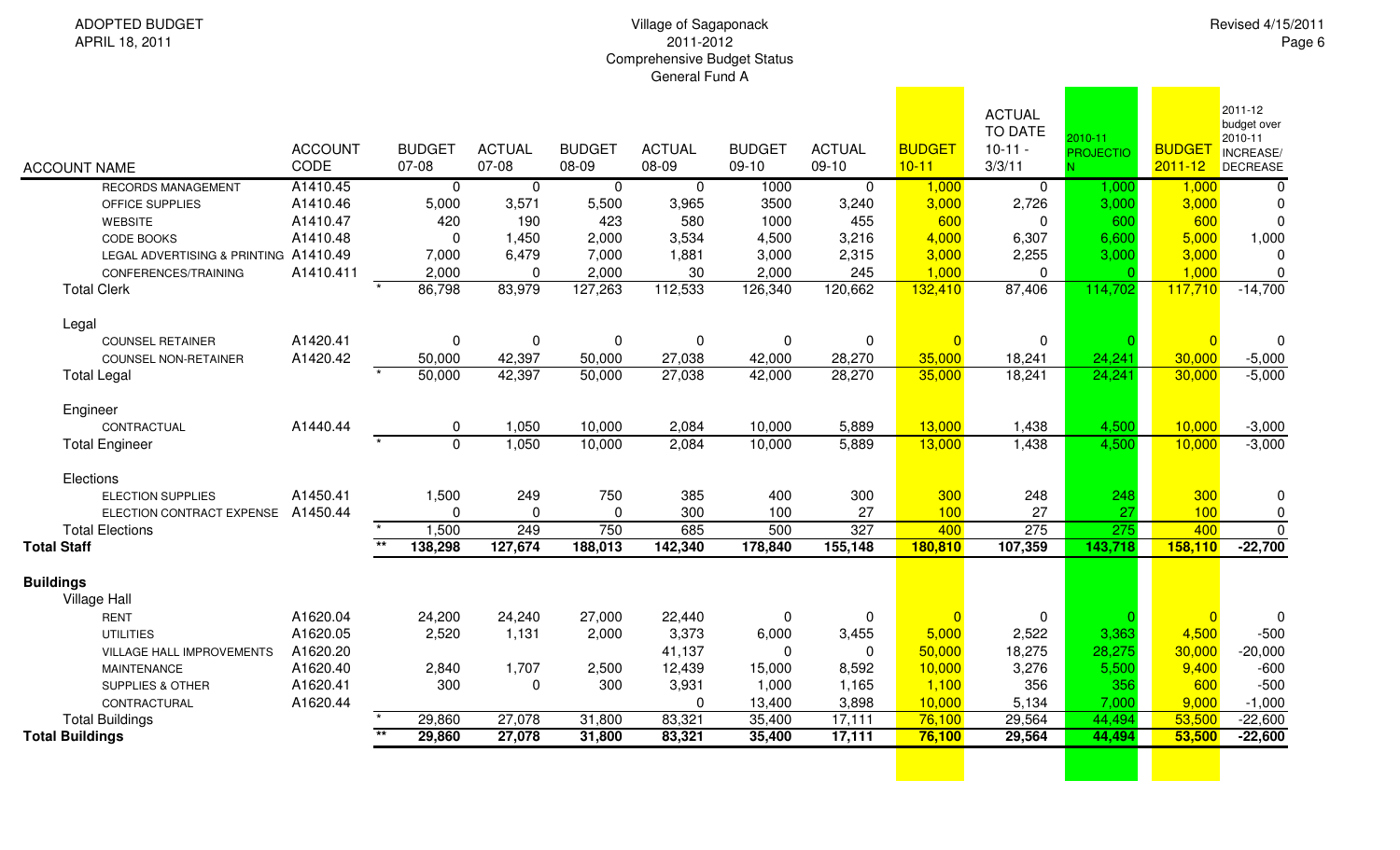| <b>ACCOUNT NAME</b>               | <b>ACCOUNT</b><br>CODE | <b>BUDGET</b><br>07-08 | <b>ACTUAL</b><br>07-08 | <b>BUDGET</b><br>08-09 | <b>ACTUAL</b><br>08-09 | <b>BUDGET</b><br>$09-10$ | <b>ACTUAL</b><br>09-10 | <b>BUDGET</b><br>$10 - 11$ | <b>ACTUAL</b><br>TO DATE<br>$10-11 -$<br>3/4/11 | 2010-11<br><b>PROJECTIO</b> | <b>BUDGE</b><br>$2011 - 12$ | 2011-12<br>budget over<br>2010-11<br>INCREASE/<br><b>DECREASE</b> |
|-----------------------------------|------------------------|------------------------|------------------------|------------------------|------------------------|--------------------------|------------------------|----------------------------|-------------------------------------------------|-----------------------------|-----------------------------|-------------------------------------------------------------------|
| <b>Special Items</b>              |                        |                        |                        |                        |                        |                          |                        |                            |                                                 |                             |                             |                                                                   |
| Insurance                         |                        |                        |                        |                        |                        |                          |                        |                            |                                                 |                             |                             |                                                                   |
| <b>GENERAL LIABILITY</b>          | A1910.00               | 9,000                  | 5,051                  | 5,100                  | 2,853                  | 8,173                    | 8,504                  | 9,000                      | 6,332                                           | 6,332                       | 7,000                       | $-2,000$                                                          |
| PUBLIC OFFICIALS LIABILITY        | A1910.01               | 6,000                  | 2,426                  | 2,000                  | 1,932                  | 1,990                    | 1,684                  | 1,800                      | 1,602                                           | 1,602                       | 2,000                       | 200                                                               |
| WORKERS COMPENSATION              | A1910.02               | 5,000                  | 2,500                  | 2,600                  | 2,500                  | 2,600                    | 2,500                  | 2,600                      | 2,500                                           | 2,500                       | 2,600                       | $\Omega$                                                          |
| <b>COMMERCIAL UMBRELLA</b>        | A1910.03               | 8,000                  | 4,073                  | 5,500                  | 2,845                  | 2,930                    | 2,845                  | 2,930                      | 2,727                                           | 2,727                       | 3,000                       | 70                                                                |
| <b>Total Insurance</b>            |                        | 28,000                 | 14,050                 | 15,200                 | 10,130                 | 15,693                   | 15,532                 | 16,330                     | 13,161                                          | 13,161                      | 14,600                      | $-1,730$                                                          |
| <b>Association Dues</b>           |                        |                        |                        |                        |                        |                          |                        |                            |                                                 |                             |                             |                                                                   |
| MUNICIPAL DUES                    | A1920.04               | 1,500                  | 1,184                  | 1,500                  | 1,387                  | 1,500                    | 1,776                  | 1,800                      | 1,862                                           | 1,862                       | 1,862                       |                                                                   |
| <b>Total Association Dues</b>     |                        | 1,500                  | 1,184                  | 1,500                  | 1,387                  | 1,500                    | 1,776                  | 1,800                      | 1,862                                           | 1,862                       | 1,862                       | $\frac{62}{62}$                                                   |
| Judgments & Claims                |                        |                        |                        |                        |                        |                          |                        |                            |                                                 |                             |                             |                                                                   |
| <b>JUDGMENTS &amp; CLAIMS</b>     | A1930.00               | 0                      | 0                      | 0                      | 0                      | 0                        | 0                      | $\overline{0}$             | $\mathbf 0$                                     |                             | $\overline{0}$              | $\mathbf{0}$                                                      |
| Total Judgment & Claims           |                        | $\overline{0}$         | $\overline{0}$         | 0                      | $\overline{0}$         | $\mathbf 0$              | $\mathbf 0$            | $\overline{0}$             | $\mathbf 0$                                     |                             | $\Omega$                    | $\overline{0}$                                                    |
| <b>MTA Taxes</b>                  |                        |                        |                        |                        |                        |                          |                        |                            |                                                 |                             |                             |                                                                   |
| <b>MTA TAXES</b>                  | A1940.00               |                        |                        |                        |                        | 0                        | 537                    | 524                        | 403                                             | 553                         | 600                         | $\frac{76}{76}$                                                   |
| <b>Total MTA Taxes</b>            |                        |                        |                        |                        |                        | $\Omega$                 | 537                    | 524                        | 403                                             | 553                         | 600                         |                                                                   |
| Taxes & Assessment on Real Prop   |                        |                        |                        |                        |                        |                          |                        |                            |                                                 |                             |                             |                                                                   |
| TAXES ON REAL PROPERTY            | A1950.00               |                        |                        |                        |                        | $\mathbf 0$              | 60                     | $\overline{0}$             | $\mathbf 0$                                     |                             | $\Omega$                    | $\frac{0}{0}$                                                     |
| Total Taxes & Assess on Real Prop |                        |                        |                        |                        |                        | $\Omega$                 | 60                     | $\overline{0}$             | $\mathbf 0$                                     |                             | $\Omega$                    |                                                                   |
| Contingency                       |                        |                        |                        |                        |                        |                          |                        |                            |                                                 |                             |                             |                                                                   |
| CONTINGENCY                       | A1990.40               | 45,000                 | 0                      | 45,000                 | 0                      | 45,000                   | 2,424                  | 30,000                     | 0                                               | 0                           | 25,000                      | $-5,000$                                                          |
| <b>Total Contingency</b>          |                        | 45,000                 | $\mathbf 0$            | 45,000                 | $\mathbf 0$            | 45,000                   | 2,424                  | 30,000                     | 0                                               | 0.                          | 25,000                      | $-5,000$                                                          |
| <b>Total Special Items</b>        |                        | $\star\star$<br>74,500 | 15,234                 | 61,700                 | 11,517                 | $\overline{62,193}$      | 20,329                 | 48,130                     | 15,023                                          | 15,023                      | 42,062                      | $-6,668$                                                          |
| <b>Safety Inspection</b>          |                        |                        |                        |                        |                        |                          |                        |                            |                                                 |                             |                             |                                                                   |
| <b>Building Department</b>        |                        |                        |                        |                        |                        |                          |                        |                            |                                                 |                             |                             |                                                                   |
| <b>BUILDING INSPECTOR</b>         | A3620.10               | 37,500                 | 34,223                 | 44,460                 | 45,630                 | 45,630                   | 45,630                 | 46,999                     | 50,153                                          | 46,999                      | 47,942                      | 943                                                               |
| CLERICAL                          | A3620.11               |                        |                        |                        |                        |                          |                        |                            |                                                 | 18,200                      | 18,564                      |                                                                   |
| <b>EQUIPMENT</b>                  | A3620.20               | 5,900                  | 2,034                  | 4,000                  | 1,638                  | 2,000                    | 2,000                  | 1,000                      | 0                                               | 1,000                       | 1,000                       | $\mathbf 0$                                                       |
| <b>SUPPLIES</b>                   | A3620.40               | 4,500                  | 1,536                  | 3,000                  | 1,141                  | 2,500                    | 2,387                  | 2,000                      | 1,497                                           | 2,000                       | 2,000                       | 0                                                                 |
| CODE ENFORCEMENT OFFICER          | A3620.41               | 16,000                 | 0                      | 0                      | 0                      | 0                        | 0                      | $\overline{0}$             | 0                                               |                             | $\overline{0}$              | 0                                                                 |
| CONTRACTUAL                       | A3620.44               | 0                      | 507                    | 1,000                  | 1,549                  | 2,400                    | 250                    | 2,400                      | 0                                               |                             | 4,000                       | 1,600                                                             |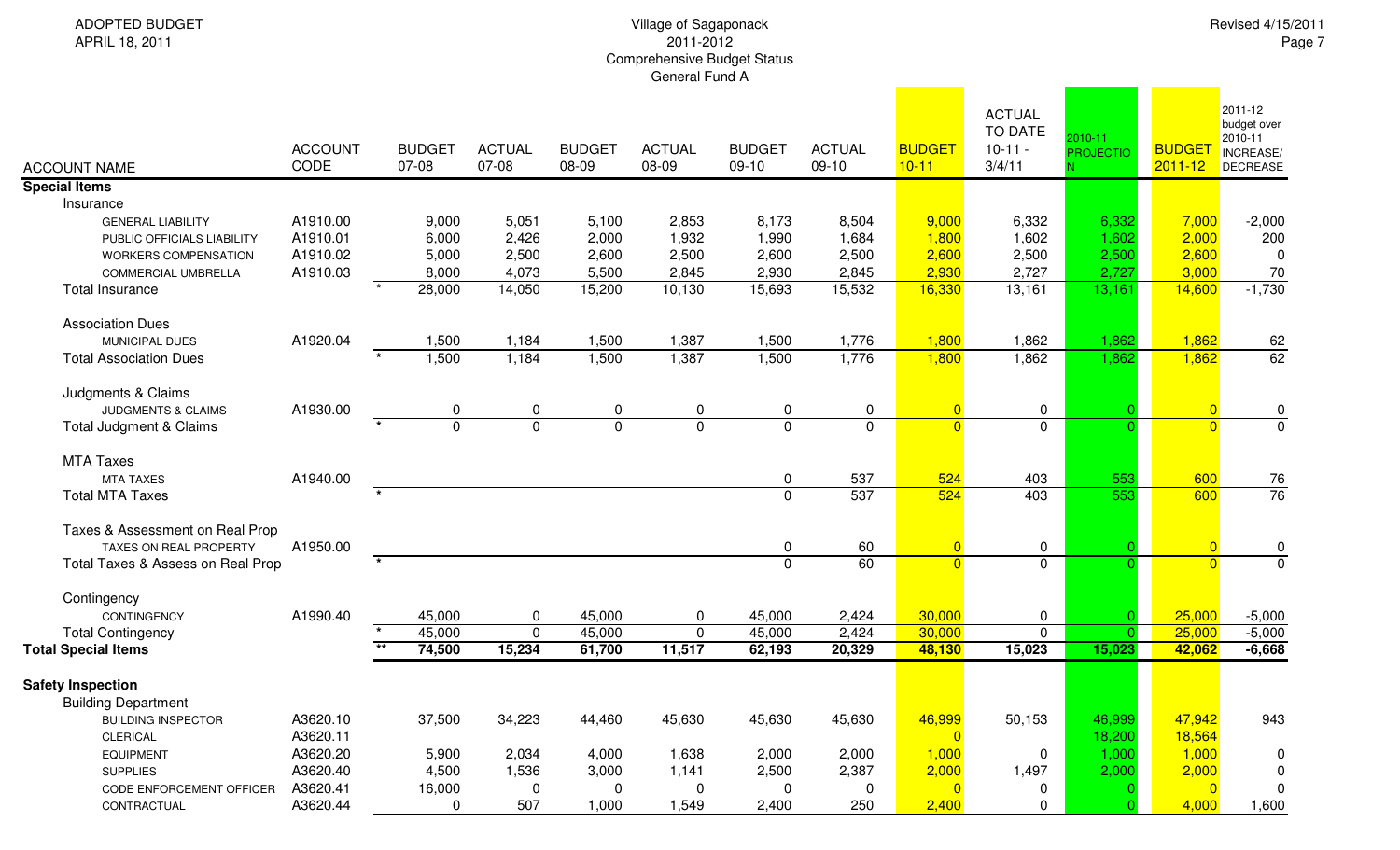ADOPTED BUDGETAPRIL 18, 2011

| <b>ACCOUNT NAME</b>                                                                                         | <b>ACCOUNT</b><br>CODE | <b>BUDGET</b><br>07-08              | <b>ACTUAL</b><br>07-08          | <b>BUDGET</b><br>08-09 | <b>ACTUAL</b><br>08-09  | <b>BUDGET</b><br>$09-10$ | <b>ACTUAL</b><br>$09-10$ | <b>BUDGET</b><br>$10 - 11$ | <b>ACTUAL</b><br><b>TO DATE</b><br>$10-11 -$<br>3/3/11 | 2010-11<br><b>PROJECTIO</b> | <b>BUDGET</b><br>$2011 - 12$ | 2011-12<br>budget over<br>2010-11<br>INCREASE/<br><b>DECREASE</b> |
|-------------------------------------------------------------------------------------------------------------|------------------------|-------------------------------------|---------------------------------|------------------------|-------------------------|--------------------------|--------------------------|----------------------------|--------------------------------------------------------|-----------------------------|------------------------------|-------------------------------------------------------------------|
| <b>Total Building Department</b><br><b>Total Safety Inspection</b>                                          |                        | 63,900<br>$\overline{**}$<br>63,900 | 38,299<br>38,299                | 52,460<br>52,460       | 49,957<br>49,957        | 52,530<br>52,530         | 50,267<br>50,267         | 52,399<br>52,399           | 51,650<br>51,650                                       | 68,199<br>68,199            | 73,506<br>73,506             | 2,543<br>2,543                                                    |
|                                                                                                             |                        |                                     |                                 |                        |                         |                          |                          |                            |                                                        |                             |                              |                                                                   |
| <b>Registrar of Vital Statistics</b><br><b>Registrar of Vital Statistics</b><br><b>SUPPLIES &amp; OTHER</b> | A4020.10               |                                     | 100<br>$\mathbf 0$              | 100                    | 0                       | 100                      | 0                        | 100                        | 0                                                      |                             | 100                          | $\mathbf 0$                                                       |
| <b>Total Registrar of Vital Statistics</b>                                                                  |                        |                                     | 100<br>$\overline{0}$           | 100                    | $\pmb{0}$               | 100                      | 0                        | 100                        | $\mathbf 0$                                            | $\Omega$                    | 100                          | $\pmb{0}$                                                         |
| <b>Total Registrar of Vital Statistics</b>                                                                  |                        | $***$                               | 100<br>$\overline{\mathbf{0}}$  | 100                    | $\overline{\mathbf{0}}$ | 100                      | $\mathbf 0$              | 100                        | $\mathbf 0$                                            | $\Omega$                    | 100                          | $\overline{\mathbf{0}}$                                           |
| <b>Highway Department</b><br>Road Maintenance                                                               |                        |                                     |                                 |                        |                         |                          |                          |                            |                                                        |                             |                              |                                                                   |
| STREETS- CAPITAL EXPENSE                                                                                    | A5110.20               | 100,000                             | $\mathbf 0$                     | 100,000                | 100,000                 | 0                        | 0                        |                            | $\mathbf{0}$                                           |                             | $\overline{0}$               | $\mathbf 0$                                                       |
| <b>SUPPLIES &amp; OTHER</b>                                                                                 | A5110.40               | 1,200                               | $\mathbf 0$                     | 1,200                  | 0                       | 1,200                    | 4,575                    | 3,000                      | 1,163                                                  | 1,163                       | 3,000                        | $\mathbf 0$                                                       |
| <b>DRAINAGE</b>                                                                                             | A5110.43               |                                     | $\mathbf 0$<br>$\mathbf 0$      | 30,000                 | $\mathbf 0$             | 30,000                   | 14,550                   |                            | 5,760                                                  | 5,760                       | 6,000                        | 6,000                                                             |
| CONCRETE/SIDEWALKS                                                                                          | A5110.44               | 30,000                              | 25,200                          | 0                      | $\Omega$                | 0                        | 0                        | $\Omega$                   | 0                                                      | O                           | $\overline{0}$               | $\Omega$                                                          |
| <b>Total Road Maintenance</b>                                                                               |                        | $\overline{\phantom{a}}$<br>131,200 | 25,200                          | 131,200                | 100,000                 | 31,200                   | 19,125                   | 3,000                      | 6,923                                                  | 6,923                       | 9,000                        | 6,000                                                             |
| <b>Total Highway Department</b>                                                                             |                        | $\star\star$<br>131,200             | 25,200                          | 131,200                | 100,000                 | 31,200                   | 19,125                   | 3,000                      | 6,923                                                  | 6,923                       | 9,000                        | 6,000                                                             |
| <b>Land Use &amp; Environment</b>                                                                           |                        |                                     |                                 |                        |                         |                          |                          |                            |                                                        |                             |                              |                                                                   |
| Zoning                                                                                                      |                        |                                     |                                 |                        |                         |                          |                          |                            |                                                        |                             |                              |                                                                   |
| CONTRACTUAL                                                                                                 | A8010.40               | 6,000                               | 5,333                           | 9,000                  | 3,092                   | 5,000                    | 5,039                    | 5,000                      | 7,589                                                  | 9,500                       | 9,000                        | 4,000                                                             |
| LEGAL                                                                                                       | A8010.42               | 6,000                               | 4,350                           | 9,000                  | 6,750                   | 6,000                    | 9,000                    | 7,000                      | 9,750                                                  | 12,000                      | 12,000                       | 5,000                                                             |
| MISC.                                                                                                       | A8010.20               |                                     | 300<br>88                       | 300                    | $\Omega$                | $\Omega$                 | 285                      | 300                        | 160                                                    | 160                         | 300                          | 0                                                                 |
| <b>Total Zoning</b>                                                                                         |                        | 12,300                              | 9,771                           | 18,300                 | 9,842                   | 11,000                   | 14,324                   | 12,300                     | 17,499                                                 | 21,660                      | 21,300                       | 9,000                                                             |
| Planning                                                                                                    |                        |                                     |                                 |                        |                         |                          |                          |                            |                                                        |                             |                              |                                                                   |
| <b>Planning Contractural</b>                                                                                | A8020.40               | 6,000                               | 16,779                          | 18,000                 | 21,808                  | 5,000                    | 15,283                   | 10,000                     | 12,555                                                 | 18,000                      | 12,000                       | 2,000                                                             |
| LEGAL                                                                                                       | A8020.42               | 6,000                               | 7,676                           | 11,000                 | 13,838                  | 12,000                   | 11,850                   | 12,000                     | 9,750                                                  | 12,000                      | 12,000                       | $\Omega$                                                          |
| <b>Engineering Contractural</b>                                                                             | A8020.44               |                                     |                                 |                        | 4,875                   | 0                        | 8,226                    | 6,500                      | 4,480                                                  | 5,480                       | 6,500                        | $\mathbf 0$                                                       |
| MISC.                                                                                                       | A8020.20               |                                     | 88<br>300                       | 300                    | $\mathbf 0$             | $\pmb{0}$                | 95                       | 300                        | 160                                                    | 160                         | 300                          | $\mathbf 0$                                                       |
| <b>Total Planning</b>                                                                                       |                        | 12,300                              | 24,543                          | 29,300                 | 40,520                  | 17,000                   | 35,454                   | 28,800                     | 26,944                                                 | 35,640                      | 30,800                       | 2,000                                                             |
| AHRB                                                                                                        |                        |                                     |                                 |                        |                         |                          |                          |                            |                                                        |                             |                              |                                                                   |
| CONTRACTUAL                                                                                                 | A8030.40               |                                     | $\mathbf 0$<br>$\boldsymbol{0}$ | $\mathbf 0$            | 0                       | $\pmb{0}$                | 0                        |                            | 0                                                      |                             | $\overline{0}$               | $\mathbf 0$                                                       |
| LEGAL                                                                                                       | A8030.42               |                                     | $\mathbf 0$<br>$\mathbf 0$      | $\mathbf 0$            | $\mathbf 0$             | 4,000                    | 3,488                    | 4,000                      | 1,425                                                  | 2,000                       | 3,000                        | $-1,000$                                                          |